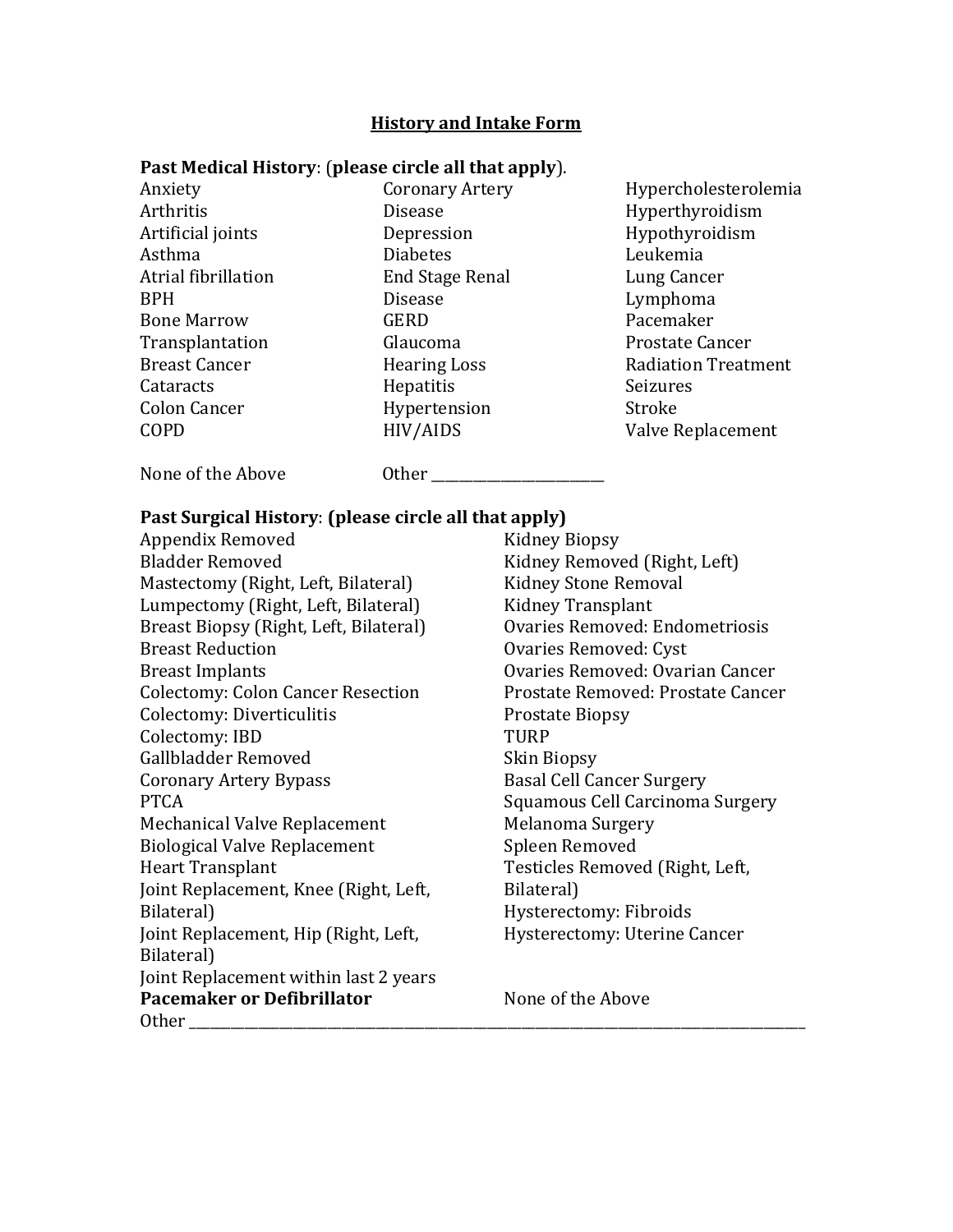| Skin Disease History: (please circle all that apply)                                                                    |                           |                               |                                                   |                    |  |
|-------------------------------------------------------------------------------------------------------------------------|---------------------------|-------------------------------|---------------------------------------------------|--------------------|--|
| Acne                                                                                                                    | Eczema                    |                               |                                                   | Psoriasis          |  |
| Actinic Keratoses                                                                                                       | Flaking or Itchy Scalp    |                               |                                                   | Squamous Cell Skin |  |
| Asthma                                                                                                                  |                           | Cancer<br>Hay Fever/Allergies |                                                   |                    |  |
| Basal Cell Skin Cancer                                                                                                  |                           | Melanoma                      |                                                   |                    |  |
| <b>Blistering Sunburns</b>                                                                                              | Poison Ivy                |                               |                                                   |                    |  |
| Dry Skin                                                                                                                | <b>Precancerous Moles</b> |                               |                                                   |                    |  |
| None of the Above                                                                                                       |                           |                               |                                                   |                    |  |
| Have you been on Accutane, Asorbica,<br>or other isotretinoin? Yes/No                                                   |                           |                               | When did you take your last<br>isotretinoin pill? |                    |  |
|                                                                                                                         |                           |                               |                                                   |                    |  |
| Do you wear Sunscreen? Yes No<br>Do you tan in a tanning salon?<br>Yes<br>No                                            |                           |                               |                                                   |                    |  |
| Do you have a family history of Melanoma? Yes<br>N <sub>0</sub>                                                         |                           |                               |                                                   |                    |  |
| <b>Medications:</b> (Please enter all current medications)                                                              |                           |                               |                                                   |                    |  |
|                                                                                                                         |                           |                               |                                                   |                    |  |
|                                                                                                                         |                           |                               |                                                   |                    |  |
| *** Allergies: (Please enter all allergies). Write "None" if you have no known drug<br>allergies. ***                   |                           |                               |                                                   |                    |  |
|                                                                                                                         |                           |                               |                                                   |                    |  |
| <b>Social History:</b> (Please circle all that apply)<br>Currently Smokes - daily, weekly?<br>Packs per day or per week |                           |                               | Has never smoked<br>Drug Use                      |                    |  |
| Has smoked in the past? Yes/No<br>Occupation:                                                                           |                           |                               |                                                   |                    |  |
| Alcohol Intake:<br>Social<br>Other_                                                                                     | Daily                     | Weekly                        |                                                   |                    |  |